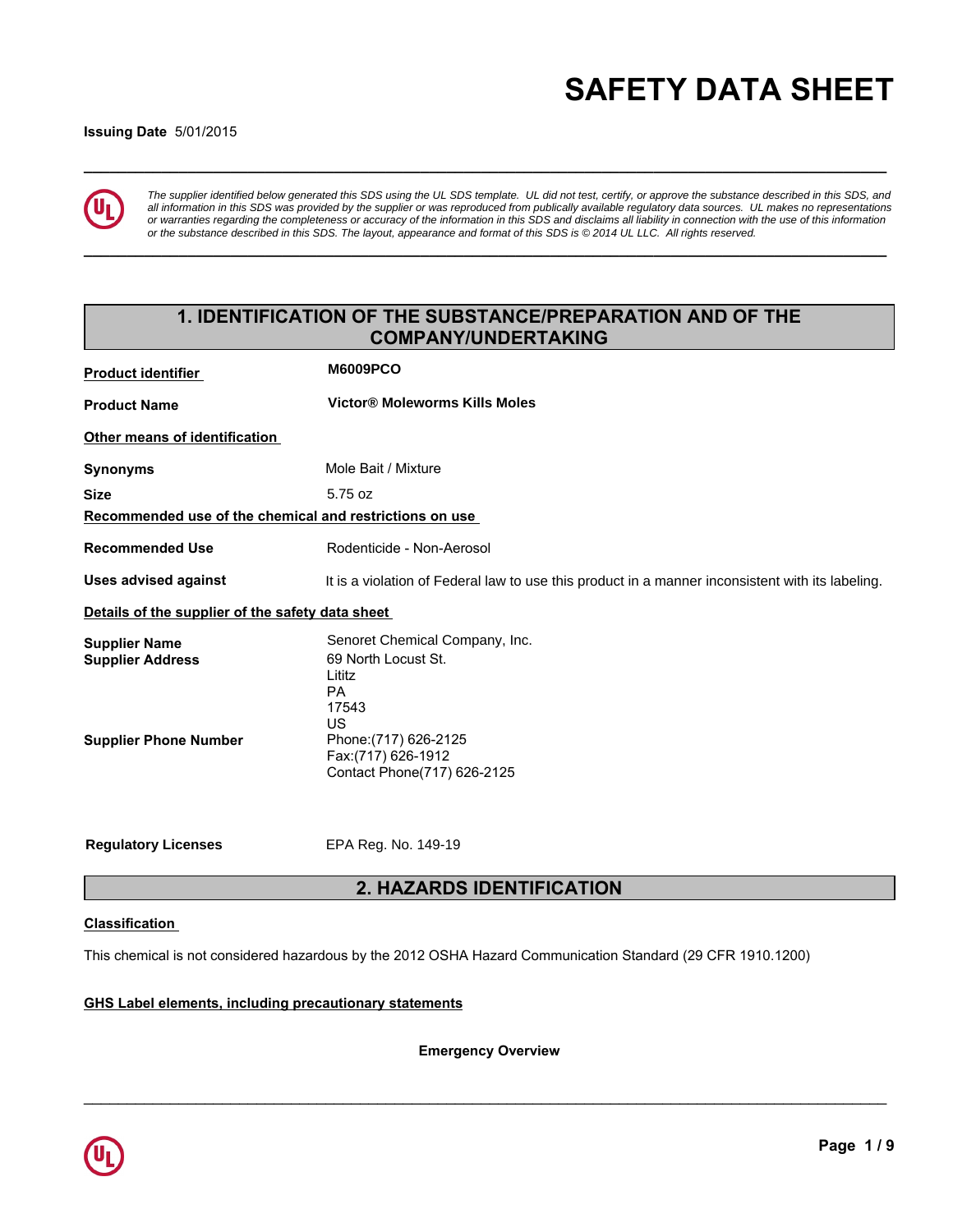The product contains no substances which at their given concentration, are considered to be hazardous to health

\_\_\_\_\_\_\_\_\_\_\_\_\_\_\_\_\_\_\_\_\_\_\_\_\_\_\_\_\_\_\_\_\_\_\_\_\_\_\_\_\_\_\_\_\_\_\_\_\_\_\_\_\_\_\_\_\_\_\_\_\_\_\_\_\_\_\_\_\_\_\_\_\_\_\_\_\_\_\_\_\_\_\_\_\_\_\_\_\_\_\_\_\_

**Appearance** Light yellow

**Physical State** Solid Gel Consistency Solid

**Odor** None

**Precautionary Statements - Prevention** Obtain special instructions before use

**Precautionary Statements - Response** None

**Precautionary Statements - Storage** None

**Precautionary Statements - Disposal** None

**Hazards not otherwise classified (HNOC)**

Not applicable

### **Unknown Toxicity** 11.525% of the mixture consists of ingredient(s) of unknown toxicity

### **Other information**

.

May cause slight eye irritation

### **Interactions with Other Chemicals**

No information available.

# **3. COMPOSITION/INFORMATION ON INGREDIENTS**

| <b>Chemical Name</b> | <b>CAS No</b>                                                                            | Weight-%  | <b>Trade Secret</b> |
|----------------------|------------------------------------------------------------------------------------------|-----------|---------------------|
| Glycerol             | 56-81-5                                                                                  | $10 - 30$ |                     |
| Propylene glycol     | 57-55-6                                                                                  |           |                     |
|                      | *The exact perceptage (conceptration) of composition has been withhold as a trade coaret |           |                     |

The exact percentage (concentration) of composition has been withheld as a trade secret

# **4. FIRST AID MEASURES**

### **First aid measures**

| <b>Eye Contact</b>  | Rinse thoroughly with plenty of water, also under the eyelids. If symptoms persist,<br>call a physician. |
|---------------------|----------------------------------------------------------------------------------------------------------|
| <b>Skin Contact</b> | Wash with soap and water.                                                                                |
| <b>Inhalation</b>   | Remove to fresh air.                                                                                     |

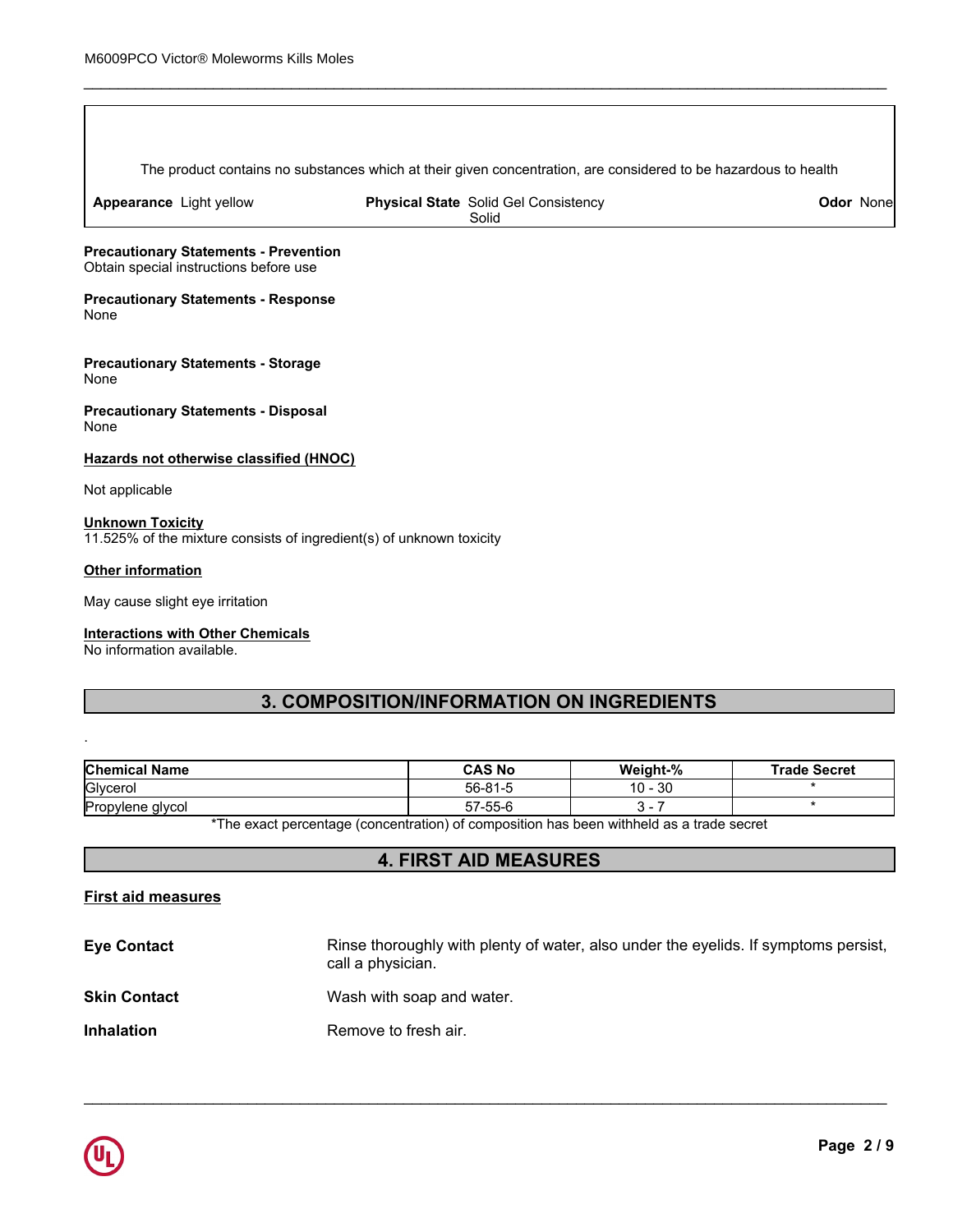### **Ingestion Rinse mouth immediately and drink plenty of water. Never give anything by mouth immediately and drink plenty of water. Never give anything by mouth** to an unconscious person.

\_\_\_\_\_\_\_\_\_\_\_\_\_\_\_\_\_\_\_\_\_\_\_\_\_\_\_\_\_\_\_\_\_\_\_\_\_\_\_\_\_\_\_\_\_\_\_\_\_\_\_\_\_\_\_\_\_\_\_\_\_\_\_\_\_\_\_\_\_\_\_\_\_\_\_\_\_\_\_\_\_\_\_\_\_\_\_\_\_\_\_\_\_

### **Most important symptoms and effects, both acute and delayed**

**Most Important Symptoms and** No information available. **Effects**

### **Indication of any immediate medical attention and special treatment needed**

**Notes to Physician** Treat symptomatically.

# **5. FIRE-FIGHTING MEASURES**

### **Suitable Extinguishing Media**

Use extinguishing measures that are appropriate to local circumstances and the surrounding environment.

### **Unsuitable extinguishing media**

CAUTION: Use of water spray when fighting fire may be inefficient.

# **Specific Hazards Arising from the Chemical**

No information available.

### **Hazardous Combustion Products**

Carbon oxides.

### **Explosion Data Sensitivity to Mechanical Impact** No.

**Sensitivity to Static Discharge No.** 

### **Protective equipment and precautions for firefighters**

As in any fire, wear self-contained breathing apparatus pressure-demand, MSHA/NIOSH (approved or equivalent) and full protective gear.

## **6. ACCIDENTAL RELEASE MEASURES**

\_\_\_\_\_\_\_\_\_\_\_\_\_\_\_\_\_\_\_\_\_\_\_\_\_\_\_\_\_\_\_\_\_\_\_\_\_\_\_\_\_\_\_\_\_\_\_\_\_\_\_\_\_\_\_\_\_\_\_\_\_\_\_\_\_\_\_\_\_\_\_\_\_\_\_\_\_\_\_\_\_\_\_\_\_\_\_\_\_\_\_\_\_

### **Personal precautions, protective equipment and emergency procedures**

| <b>Personal Precautions</b>                          | Avoid contact with eyes.                                 |
|------------------------------------------------------|----------------------------------------------------------|
| <b>Other Information</b>                             | Refer to protective measures listed in Sections 7 and 8. |
| <b>Environmental Precautions</b>                     |                                                          |
|                                                      |                                                          |
| <b>Environmental Precautions</b>                     | Refer to protective measures listed in Sections 7 and 8. |
| Methods and material for containment and cleaning up |                                                          |
|                                                      |                                                          |
| <b>Methods for Containment</b>                       | Prevent further leakage or spillage if safe to do so.    |
| Methods for cleaning up                              | Pick up and transfer to properly labeled containers.     |
|                                                      |                                                          |

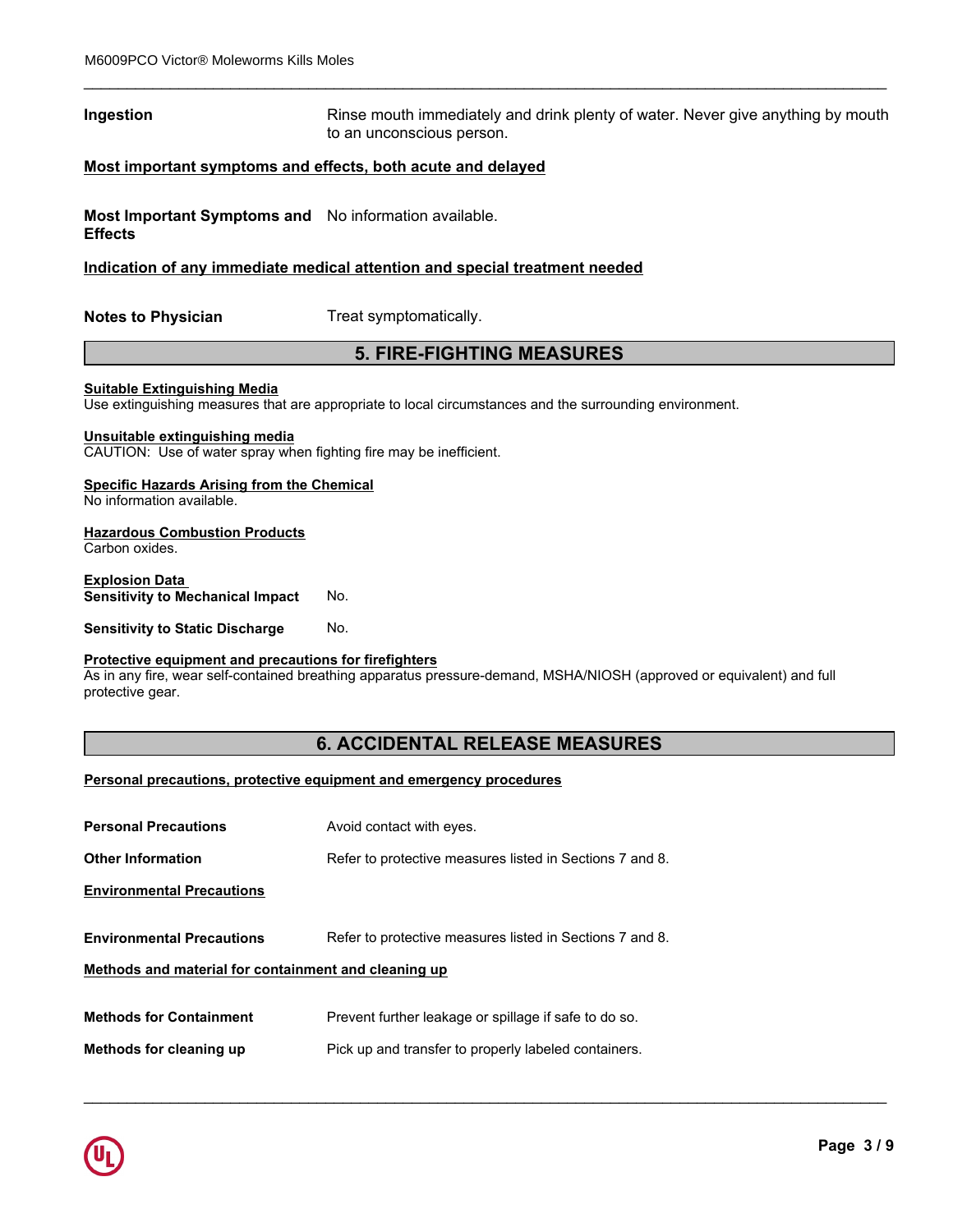# **7. HANDLING AND STORAGE**

\_\_\_\_\_\_\_\_\_\_\_\_\_\_\_\_\_\_\_\_\_\_\_\_\_\_\_\_\_\_\_\_\_\_\_\_\_\_\_\_\_\_\_\_\_\_\_\_\_\_\_\_\_\_\_\_\_\_\_\_\_\_\_\_\_\_\_\_\_\_\_\_\_\_\_\_\_\_\_\_\_\_\_\_\_\_\_\_\_\_\_\_\_

STORAGE AND DISPOSAL: Do not contaminate water, food or feed by storage or disposal.

PESTICIDE STORAGE: Store only in original container in a dry place inaccessible to children and pets. Keep containers closed<br>and away from other chemicals and away from other chemicals.

Place in trash or offer for recycling if available. If partly filled: Call your local solid waste agency for disposal instructions. Never PESTICIDE DISPOSAL AND CONTAINER HANDLING: Nonrefillable container. Do not reuse or refill this container. If empty: place unused product down any indoor or outdoor drain.

# **8. EXPOSURE CONTROLS/PERSONAL PROTECTION**

### **Control parameters**

### **Exposure Guidelines**

| <b>Incompatible Products</b> | None known based on information supplied. |                                                      |                   |  |  |
|------------------------------|-------------------------------------------|------------------------------------------------------|-------------------|--|--|
|                              | 8. EXPOSURE CONTROLS/PERSONAL PROTECTION  |                                                      |                   |  |  |
| <b>Control parameters</b>    |                                           |                                                      |                   |  |  |
| <b>Exposure Guidelines</b>   |                                           |                                                      |                   |  |  |
| <b>Chemical Name</b>         | <b>ACGIH TLV</b>                          | <b>OSHA PEL</b>                                      | <b>NIOSH IDLH</b> |  |  |
| Glycerol<br>$56 - 81 - 5$    | TWA: 10 mg/m <sup>3</sup> mist            | TWA: 15 mg/m <sup>3</sup> mist, total<br>particulate |                   |  |  |
|                              |                                           | TWA: 5 mg/m <sup>3</sup> mist, respirable            |                   |  |  |
|                              |                                           | fraction                                             |                   |  |  |
|                              |                                           | (vacated) TWA: $10 \text{ mg/m}^3$ mist,             |                   |  |  |
|                              |                                           | total particulate                                    |                   |  |  |
|                              |                                           | (vacated) TWA: 5 mg/m <sup>3</sup> mist,             |                   |  |  |
|                              |                                           | respirable fraction                                  |                   |  |  |

*ACGIH TLV: American Conference of Governmental Industrial Hygienists - Threshold Limit Value OSHA PEL: Occupational Safety and Health Administration - Permissible Exposure Limits Immediately Dangerous to Life or Health*

**Other Exposure Guidelines** See section 15 for national exposure control parameters

### **Appropriate engineering controls**

| <b>Engineering Measures</b> | Showers             |  |
|-----------------------------|---------------------|--|
|                             | Evewash stations    |  |
|                             | Ventilation systems |  |

### **Individual protection measures, such as personal protective equipment**

| <b>Eye/Face Protection</b>      | No special protective equipment required.                                                                                                                                   |
|---------------------------------|-----------------------------------------------------------------------------------------------------------------------------------------------------------------------------|
| <b>Skin and Body Protection</b> | No special protective equipment required.                                                                                                                                   |
| <b>Respiratory Protection</b>   | No protective equipment is needed under normal use conditions. If exposure limits are<br>exceeded or irritation is experienced, ventilation and evacuation may be required. |
| <b>Hygiene Measures</b>         | Handle in accordance with good industrial hygiene and safety practice. Do not breathe dust.                                                                                 |
|                                 |                                                                                                                                                                             |

# **9. PHYSICAL AND CHEMICAL PROPERTIES**

\_\_\_\_\_\_\_\_\_\_\_\_\_\_\_\_\_\_\_\_\_\_\_\_\_\_\_\_\_\_\_\_\_\_\_\_\_\_\_\_\_\_\_\_\_\_\_\_\_\_\_\_\_\_\_\_\_\_\_\_\_\_\_\_\_\_\_\_\_\_\_\_\_\_\_\_\_\_\_\_\_\_\_\_\_\_\_\_\_\_\_\_\_

### **Physical and Chemical Properties**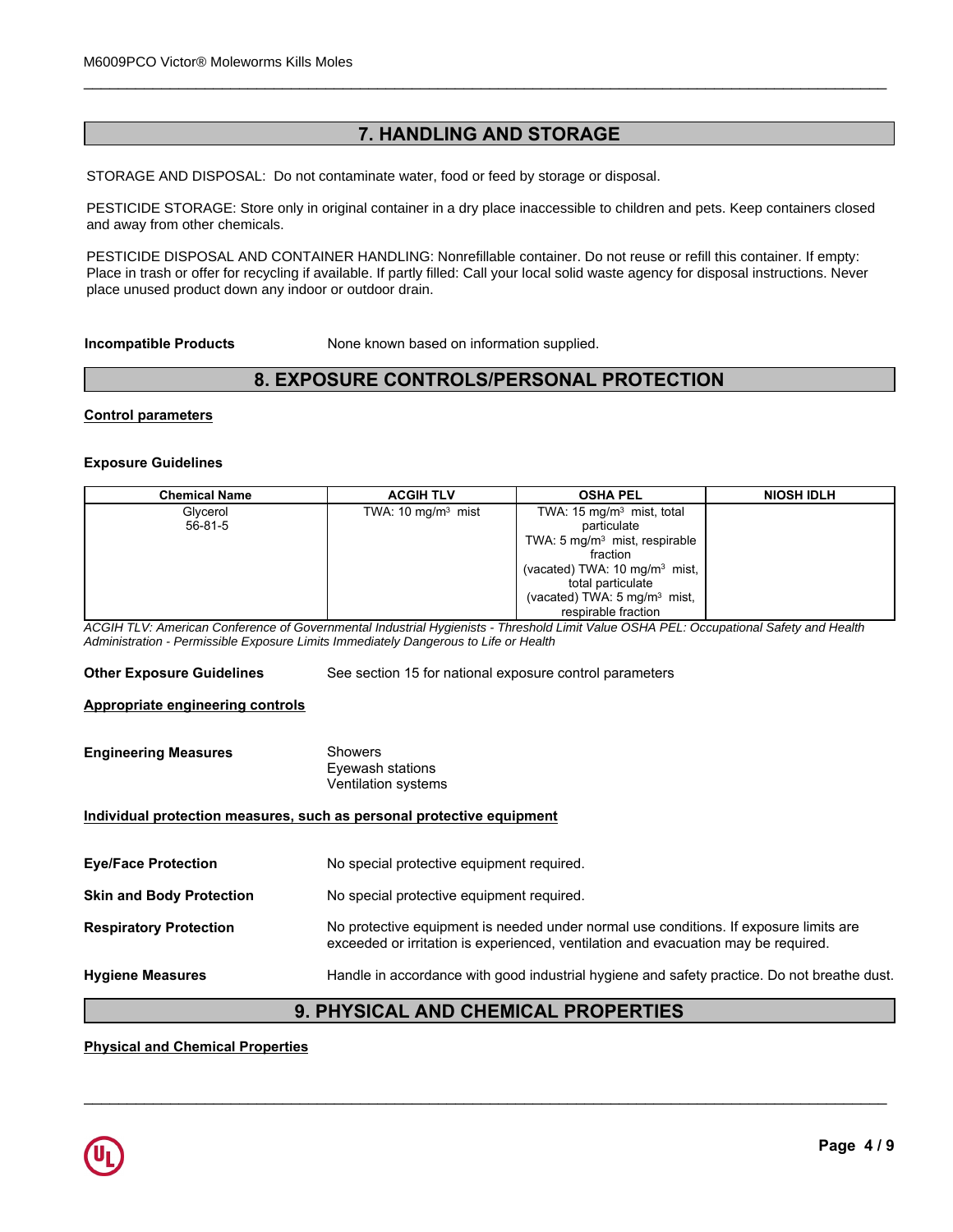| <b>Physical State</b><br>Appearance                     | Solid Gel Consistency, Solid<br>Worm-like | Odor                  | None                     |
|---------------------------------------------------------|-------------------------------------------|-----------------------|--------------------------|
| Color                                                   | Light yellow                              | <b>Odor Threshold</b> | No information available |
|                                                         |                                           |                       |                          |
| <b>Property</b>                                         | Values                                    | <b>Remarks Method</b> |                          |
| рH                                                      | No data available                         | None known            |                          |
| Melting / freezing point                                | No data available                         | None known            |                          |
| Boiling point / boiling range                           | No data available                         | None known            |                          |
| <b>Flash Point</b>                                      | No data available                         | None known            |                          |
| <b>Evaporation Rate</b>                                 | No data available                         | None known            |                          |
| Flammability (solid, gas)                               | No data available                         | None known            |                          |
| <b>Flammability Limit in Air</b>                        |                                           |                       |                          |
| <b>Upper flammability limit</b>                         | No data available                         |                       |                          |
| <b>Lower flammability limit</b>                         | No data available                         |                       |                          |
| Vapor pressure                                          | No data available                         | None known            |                          |
| Vapor density                                           | No data available                         | None known            |                          |
| <b>Specific Gravity</b>                                 | 1.14 $g/ml$                               | None known            |                          |
| <b>Water Solubility</b>                                 | Insoluble in water                        | None known            |                          |
| Solubility in other solvents                            | No data available                         | None known            |                          |
| Partition coefficient: n-octanol/waterNo data available |                                           | None known            |                          |
| <b>Autoignition temperature</b>                         | No data available                         | None known            |                          |
| <b>Decomposition temperature</b>                        | No data available                         | None known            |                          |
| <b>Kinematic viscosity</b>                              | No data available                         | None known            |                          |
| <b>Dynamic viscosity</b>                                | No data available                         | None known            |                          |
| <b>Explosive properties</b>                             | No data available                         |                       |                          |
| <b>Oxidizing Properties</b>                             | No data available                         |                       |                          |
| <b>Other Information</b>                                |                                           |                       |                          |
| <b>Softening Point</b>                                  | No data available                         |                       |                          |
| VOC Content (%)                                         | No data available                         |                       |                          |
| <b>Particle Size</b>                                    | No data available                         |                       |                          |
| <b>Particle Size Distribution</b>                       |                                           |                       |                          |
|                                                         |                                           |                       |                          |

\_\_\_\_\_\_\_\_\_\_\_\_\_\_\_\_\_\_\_\_\_\_\_\_\_\_\_\_\_\_\_\_\_\_\_\_\_\_\_\_\_\_\_\_\_\_\_\_\_\_\_\_\_\_\_\_\_\_\_\_\_\_\_\_\_\_\_\_\_\_\_\_\_\_\_\_\_\_\_\_\_\_\_\_\_\_\_\_\_\_\_\_\_

# **10. STABILITY AND REACTIVITY**

### **Reactivity**

No data available.

### **Chemical stability**

Stable under recommended storage conditions.

### **Possibility of Hazardous Reactions**

None under normal processing.

### **Hazardous Polymerization**

Hazardous polymerization does not occur.

### **Conditions to avoid**

None known based on information supplied.

### **Incompatible materials**

None known based on information supplied.

### **Hazardous Decomposition Products**

Carbon oxides.

# **11. TOXICOLOGICAL INFORMATION**

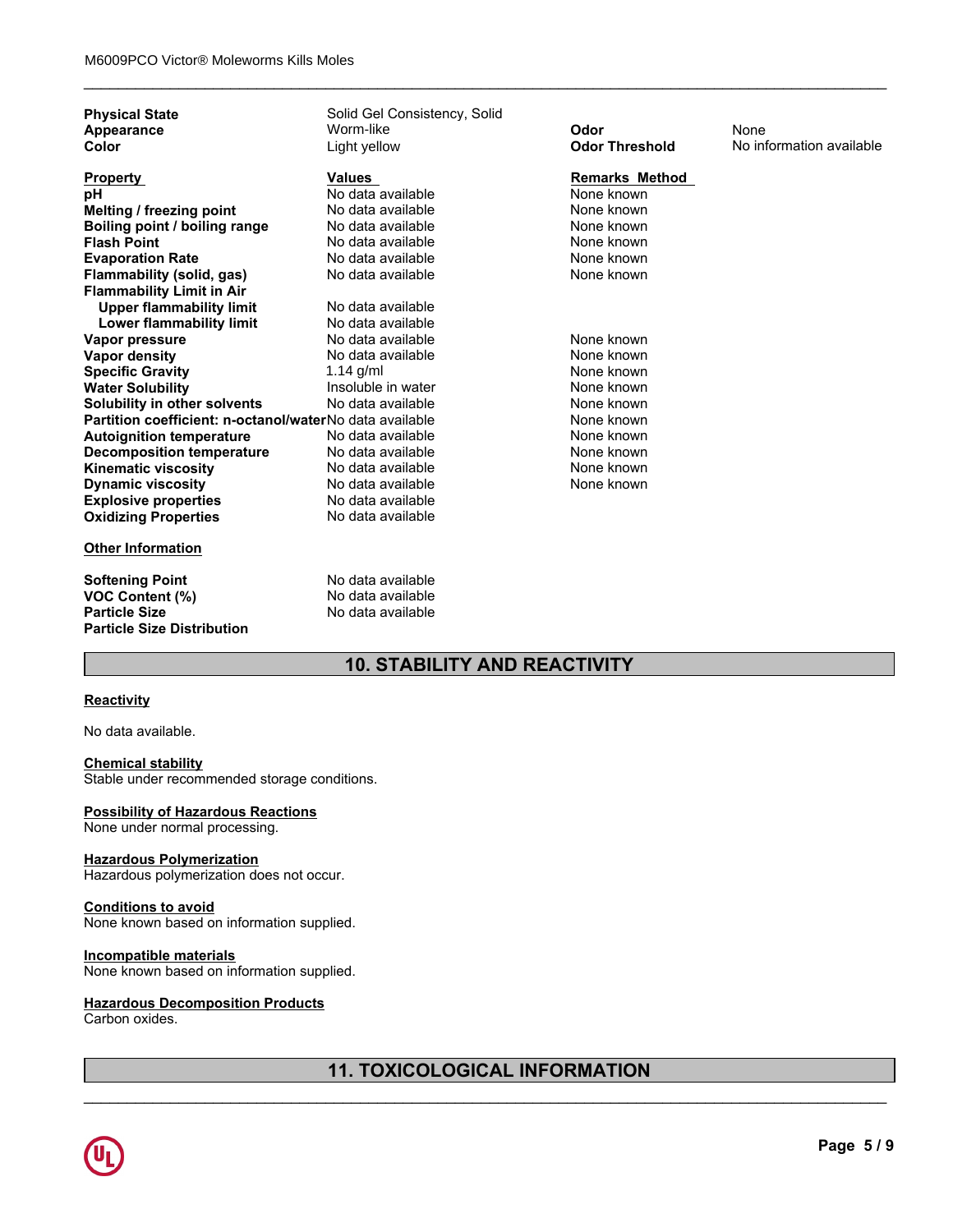## **Information on likely routes of exposure**

### **Product Information** .

| <b>Inhalation</b>   | Specific test data for the substance or mixture is not available. |
|---------------------|-------------------------------------------------------------------|
| <b>Eve Contact</b>  | Specific test data for the substance or mixture is not available. |
| <b>Skin Contact</b> | Specific test data for the substance or mixture is not available. |
| Ingestion           | Specific test data for the substance or mixture is not available. |

### **Component Information**

| <b>Chemical Name</b>         | Oral LD50             | Dermal LD50              | <b>Inhalation LC50</b>              |
|------------------------------|-----------------------|--------------------------|-------------------------------------|
| Glycerol<br>56-81-5          |                       | ' Rabbit '<br>> 10 g/kg  | $> 570$ mg/m <sup>3</sup> (Rat) 1 h |
| Propylene glycol<br>157-55-6 | $= 20000$ mg/kg (Rat) | $= 20800$ mg/kg (Rabbit) |                                     |

\_\_\_\_\_\_\_\_\_\_\_\_\_\_\_\_\_\_\_\_\_\_\_\_\_\_\_\_\_\_\_\_\_\_\_\_\_\_\_\_\_\_\_\_\_\_\_\_\_\_\_\_\_\_\_\_\_\_\_\_\_\_\_\_\_\_\_\_\_\_\_\_\_\_\_\_\_\_\_\_\_\_\_\_\_\_\_\_\_\_\_\_\_

\_\_\_\_\_\_\_\_\_\_\_\_\_\_\_\_\_\_\_\_\_\_\_\_\_\_\_\_\_\_\_\_\_\_\_\_\_\_\_\_\_\_\_\_\_\_\_\_\_\_\_\_\_\_\_\_\_\_\_\_\_\_\_\_\_\_\_\_\_\_\_\_\_\_\_\_\_\_\_\_\_\_\_\_\_\_\_\_\_\_\_\_\_

# **Information on toxicological effects**

| Information on toxicological effects                      |                                                                                            |
|-----------------------------------------------------------|--------------------------------------------------------------------------------------------|
| <b>Symptoms</b>                                           | No information available.                                                                  |
|                                                           | Delayed and immediate effects as well as chronic effects from short and long-term exposure |
| <b>Sensitization</b>                                      | No information available.                                                                  |
| <b>Mutagenic Effects</b>                                  | No information available.                                                                  |
| Carcinogenicity                                           | Contains no ingredient listed as a carcinogen.                                             |
| <b>Reproductive Toxicity</b>                              | No information available.                                                                  |
| <b>STOT - single exposure</b>                             | No information available.                                                                  |
| <b>STOT - repeated exposure</b>                           | No information available.                                                                  |
| <b>Chronic Toxicity</b>                                   | No known effect based on information supplied.                                             |
| <b>Target Organ Effects</b>                               | Eyes. Kidney. Respiratory system. Skin.                                                    |
| <b>Aspiration Hazard</b>                                  | No information available.                                                                  |
| <b>Numerical measures of toxicity Product Information</b> |                                                                                            |

**The following values are calculated based on chapter 3.1 of the GHS document** Not applicable

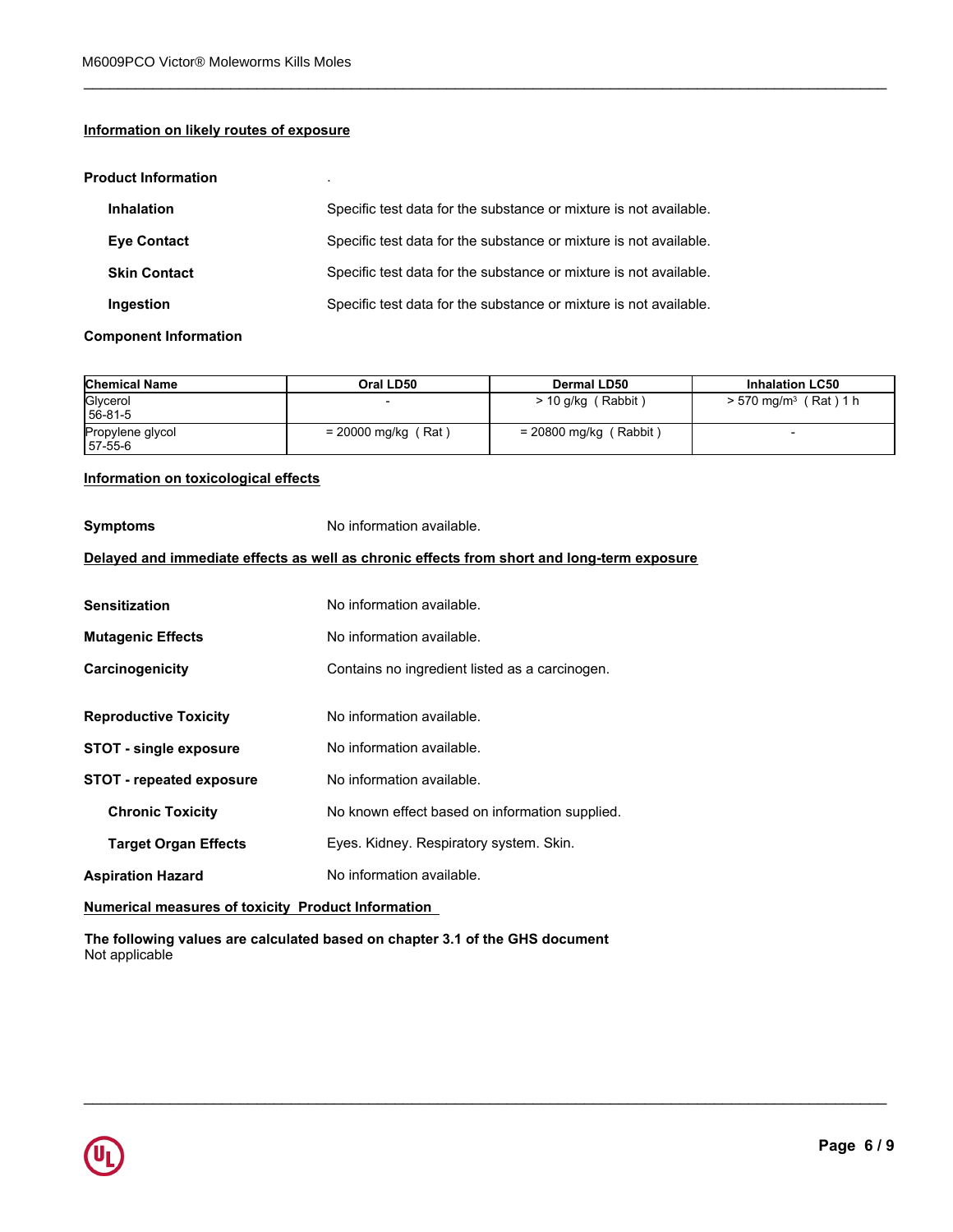# **12. ECOLOGICAL INFORMATION**

\_\_\_\_\_\_\_\_\_\_\_\_\_\_\_\_\_\_\_\_\_\_\_\_\_\_\_\_\_\_\_\_\_\_\_\_\_\_\_\_\_\_\_\_\_\_\_\_\_\_\_\_\_\_\_\_\_\_\_\_\_\_\_\_\_\_\_\_\_\_\_\_\_\_\_\_\_\_\_\_\_\_\_\_\_\_\_\_\_\_\_\_\_

### **Ecotoxicity**

|                                                                                                 | <b>12. ECOLOGICAL INFORMATION</b>                                        |                                                                                                                                                                                                              |                                             |                                                 |
|-------------------------------------------------------------------------------------------------|--------------------------------------------------------------------------|--------------------------------------------------------------------------------------------------------------------------------------------------------------------------------------------------------------|---------------------------------------------|-------------------------------------------------|
| <b>Ecotoxicity</b><br>The environmental impact of this product has not been fully investigated. |                                                                          |                                                                                                                                                                                                              |                                             |                                                 |
| <b>Chemical Name</b>                                                                            | <b>Toxicity to Algae</b>                                                 | <b>Toxicity to Fish</b>                                                                                                                                                                                      | <b>Toxicity to</b><br><b>Microorganisms</b> | Daphnia Magna (Water<br>Flea)                   |
| Glycerol<br>$56 - 81 - 5$                                                                       |                                                                          | 96h LC50: 51 - 57 mL/L<br>(Oncorhynchus mykiss)                                                                                                                                                              |                                             | 24h EC50: > 500 mg/L                            |
| Propylene glycol<br>$57 - 55 - 6$                                                               | 96h EC50: = $19000 \text{ mq/L}$<br>(Pseudokirchneriella<br>subcapitata) | 96h LC50: = $51600$ mg/L<br>(Oncorhynchus mykiss) 96h<br>LC50: 41 - 47 mL/L<br>(Oncorhynchus mykiss) 96h<br>$LC50: = 51400$ mg/L<br>(Pimephales promelas) 96h<br>$LC50: = 710$ mg/L<br>(Pimephales promelas) | $EC50 = 710$ mg/L 30 min                    | 24h EC50: > 10000 mg/L<br>48h EC50: > 1000 mg/L |

# **Persistence and Degradability**

No information available.

### **Bioaccumulation**

| <b>Chemical</b>  | LOO  |
|------------------|------|
| <b>Name</b>      | Pow  |
| Glycerol         | 7C   |
| ----             | - 1  |
| .01 <sub>F</sub> | 1.70 |
| БΩ.<br>- 11-11   |      |

### **Other adverse effects**

No information available.

# **13. DISPOSAL CONSIDERATIONS**

### **Waste treatment methods**

| <b>Disposal methods</b>       | This material, as supplied, is not a hazardous waste according to Federal regulations (40<br>CFR 261). This material could become a hazardous waste if it is mixed with or otherwise<br>comes in contact with a hazardous waste, if chemical additions are made to this material, or<br>if the material is processed or otherwise altered. Consult 40 CFR 261 to determine whether<br>the altered material is a hazardous waste. Consult the appropriate state, regional, or local<br>regulations for additional requirements. |
|-------------------------------|--------------------------------------------------------------------------------------------------------------------------------------------------------------------------------------------------------------------------------------------------------------------------------------------------------------------------------------------------------------------------------------------------------------------------------------------------------------------------------------------------------------------------------|
| <b>Contaminated Packaging</b> | Dispose of contents/containers in accordance with local regulations.                                                                                                                                                                                                                                                                                                                                                                                                                                                           |

**California Hazardous Waste Codes** 232

# **14. TRANSPORT INFORMATION**

| <b>DOT</b> | NOT REGULATED |
|------------|---------------|
| <b>TDG</b> | Not regulated |
| <b>MEX</b> | Not regulated |

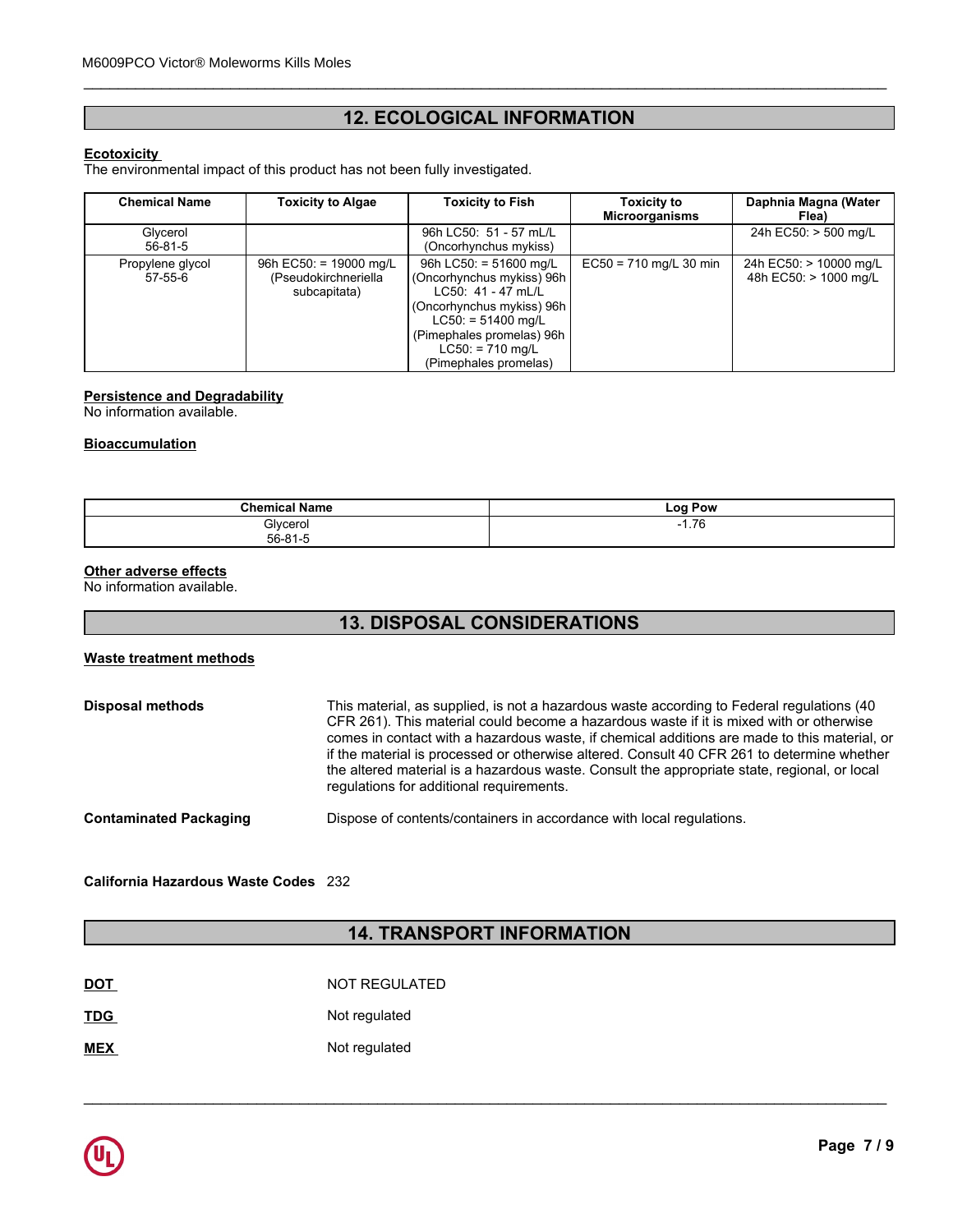| <b>ICAO</b>     | Not regulated |
|-----------------|---------------|
| <b>IATA</b>     | Not regulated |
| <b>IMDG/IMO</b> | Not regulated |
| <u>RID</u>      | Not regulated |
| <b>ADR</b>      | Not regulated |
| <b>ADN</b>      | Not regulated |

### **15. REGULATORY INFORMATION**

\_\_\_\_\_\_\_\_\_\_\_\_\_\_\_\_\_\_\_\_\_\_\_\_\_\_\_\_\_\_\_\_\_\_\_\_\_\_\_\_\_\_\_\_\_\_\_\_\_\_\_\_\_\_\_\_\_\_\_\_\_\_\_\_\_\_\_\_\_\_\_\_\_\_\_\_\_\_\_\_\_\_\_\_\_\_\_\_\_\_\_\_\_

### **International Inventories**

TSCA Complies<br>DSL Mill Compo All components are listed either on the DSL or NDSL.

**TSCA** - United States Toxic Substances Control Act Section 8(b) Inventory **DSL/NDSL** - Canadian Domestic Substances List/Non-Domestic Substances List

### **US Federal Regulations**

### **SARA 313**

Section 313 of Title III of the Superfund Amendments and Reauthorization Act of 1986 (SARA). This product does not contain any chemicals which are subject to the reporting requirements of the Act and Title 40 of the Code of Federal Regulations, Part 372

### **SARA 311/312 Hazard Categories**

| Acute Health Hazard               | Nο |  |
|-----------------------------------|----|--|
| Chronic Health Hazard             | Nο |  |
| Fire Hazard                       | N٥ |  |
| Sudden release of pressure hazard | N٥ |  |
| <b>Reactive Hazard</b>            | N٥ |  |

### **CWA (Clean Water Act)**

This product does not contain any substances regulated as pollutants pursuant to the Clean Water Act (40 CFR 122.21 and 40 CFR 122.42)

### **CERCLA**

This material, as supplied, does not contain any substances regulated as hazardous substances under the Comprehensive Environmental Response Compensation and Liability Act (CERCLA) (40 CFR 302) or the Superfund Amendments and Reauthorization Act (SARA) (40 CFR 355). There may be specific reporting requirements at the local, regional, or state level pertaining to releases of this material

### **US State Regulations**

### **California Proposition 65**

This product does not contain any Proposition 65 chemicals.

**Chemical Namerical Namerical Namerical Schemicals.**<br> **Chemical Analy Proposition 65 chemicals.**<br> **Chemical pesticide product registered by the Environmental Protection Agency and is subject to certain labeling<br>
If ederal** for safety data sheets and for workplace labels of non-pesticide chemicals. The hazard information required on the pesticide label<br>is reproduced below. The pesticide label also includes other important information, includi 56-81-5 is reproduced below. The pesticide label also includes other important information, including directions for use. Propylene glycol  $\mathbf{y}$  x  $\mathbf{x}$  x  $\mathbf{y}$  x  $\mathbf{x}$  x  $\mathbf{y}$  x  $\mathbf{x}$  x  $\mathbf{x}$  x  $\mathbf{x}$  x  $\mathbf{x}$  x  $\mathbf{x}$  x  $\mathbf{x}$  x  $\mathbf{x}$  x  $\mathbf{x}$  x  $\mathbf{x}$  x  $\mathbf{x}$  x  $\mathbf{x}$  x  $\mathbf{x}$  x  $\mathbf{x}$  x  $\mathbf{x}$  x  $\mathbf{x}$  x  $\mathbf{x}$  x  $\mathbf{x}$  This chemical is a pesticide product registered by the Environmental Protection Agency and is subject to certain labeling requirements under federal pesticide law. These requirements differ from the classification criteria and hazard information required